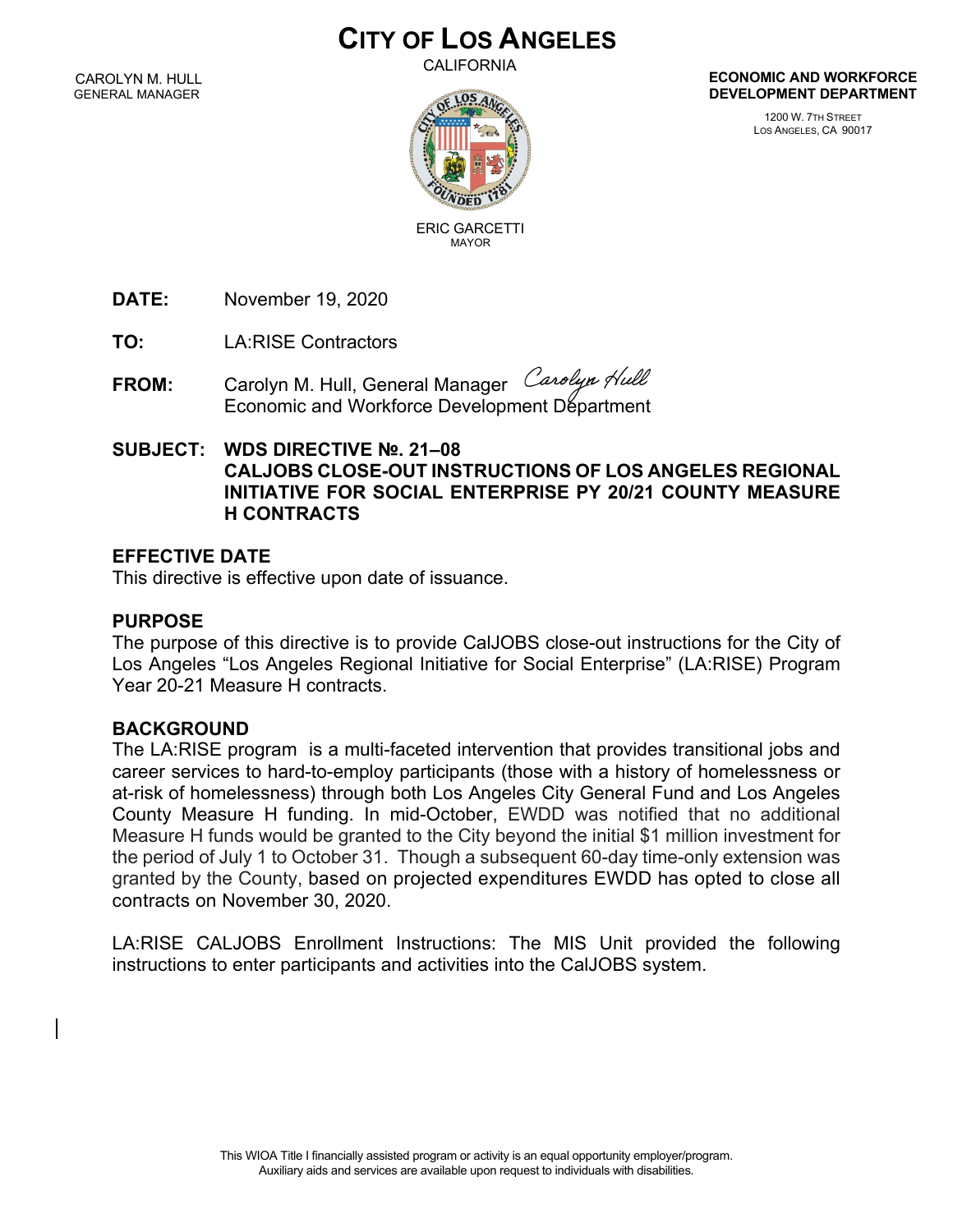| <b>SOCIAL ENTERPRISE/</b><br><b>TRANSITIONAL</b><br><b>EMPLOYMENT PROVIDER</b>                                                                                                                                                                                                                                      | <b>PROGRAM</b>                                                |                | <b>REQUIRED ACTIVITY</b><br><b>CODE</b>            |
|---------------------------------------------------------------------------------------------------------------------------------------------------------------------------------------------------------------------------------------------------------------------------------------------------------------------|---------------------------------------------------------------|----------------|----------------------------------------------------|
| Participants are to be enrolled                                                                                                                                                                                                                                                                                     | <b>ONLY</b> select:                                           |                | <b>101- Orientation</b>                            |
| under the "Regional LA:RISE"<br>Generic Module                                                                                                                                                                                                                                                                      | LA City General Fund (EWDD) OR                                |                |                                                    |
|                                                                                                                                                                                                                                                                                                                     | LA City Measure H (EWDD)                                      |                |                                                    |
| <b>WORKFORCE PARTNER</b>                                                                                                                                                                                                                                                                                            | <b>LOCAL GRANT CODE</b><br><b>WIOA &amp; Non-WIOA Title 1</b> |                | <b>REQUIRED IDENTIFIER</b><br><b>ACTIVITY CODE</b> |
| WIOA Title I or WIOA co-                                                                                                                                                                                                                                                                                            | To distinguish between LA City General                        |                | Non-WIOA Local Grant                               |
| enrolled                                                                                                                                                                                                                                                                                                            | Fund and LA City Measure H participants,                      |                | <b>Code Activity Code</b>                          |
|                                                                                                                                                                                                                                                                                                                     | the following local grant code must be                        |                |                                                    |
|                                                                                                                                                                                                                                                                                                                     | added:                                                        |                |                                                    |
| LA City General Fund                                                                                                                                                                                                                                                                                                | LA City General Fund (EWDD) LAI 515                           |                | 321 - Transitional Job                             |
| LA City Measure H                                                                                                                                                                                                                                                                                                   | LA City Measure H (EWDD)                                      | <b>LAO959</b>  | 321 - Transitional Job                             |
| ALL LA RISE participants MUST have a generic module application AND a Title I - WIOA<br>application, in order to count as a fully enrolled LA RISE participant. WorkSource partner will<br>create WIOA Title 1 Application within 30 to 60 days of the generic module application.                                  |                                                               |                |                                                    |
| Additional Activity Codes: To assist with tracking of total service delivery and impacts, LA:RISE<br>Workforce Partners are to report activities for services being delivered to WIOA/ Title I Non-WIOA<br>participants (ex. training, training stipend, OJT, support services) when utilizing LA:RISE grant funds. |                                                               |                |                                                    |
| <b>JOB RETENTION PROVIDER</b>                                                                                                                                                                                                                                                                                       |                                                               | <b>PROGRAM</b> | <b>REQUIRED ACTIVITY CODE</b>                      |
| Log on to CalJOBS website; Access Regional LA:RISE                                                                                                                                                                                                                                                                  |                                                               | N/A            | N/A                                                |
| Generic Module to update Job Retention Outcomes                                                                                                                                                                                                                                                                     |                                                               |                |                                                    |
| <b>CARRYOVER PARTICIPANTS</b>                                                                                                                                                                                                                                                                                       |                                                               |                |                                                    |
| LA:RISE 5.0 carryover participants will continue to be tracked using the "Regional LA:RISE"<br>Generic Module.                                                                                                                                                                                                      |                                                               |                |                                                    |

Service Delivery Considerations:

- LA:RISE PY 20-21 Measure H service delivery period 7/1/20 to 11/30/20.
- For majority of LA:RISE Measure H participants, the activity's actual end date (for transitional employment and other LA:RISE services) will go beyond the November 30 close-out date.
- LA:RISE participants must have a CalJOBS generic module application and a Title I - WIOA application
- Active LA:RISE participants will continue to receive services. Gap funding will be provided to support service delivery for the period of 11/1/20 to 6/30/21.
- LA:RISE partner will close all Measure H activities and create a new Generic Application under LA City General Fund (EWDD) program.

# **CALJOBS MEASURE H CLOSE-OUT INSTRUCTIONS**

#### CalJOBS Data:

Agencies are to ensure that all data entries and activity codes are up to date and current in the CalJOBS system through November 30, 2020.

All Regional LA:RISE Generic Module Application milestones must be updated prior to any record closure including total hours of transitional employment completed, job readiness status, support services provided, retention services provided, change in housing status.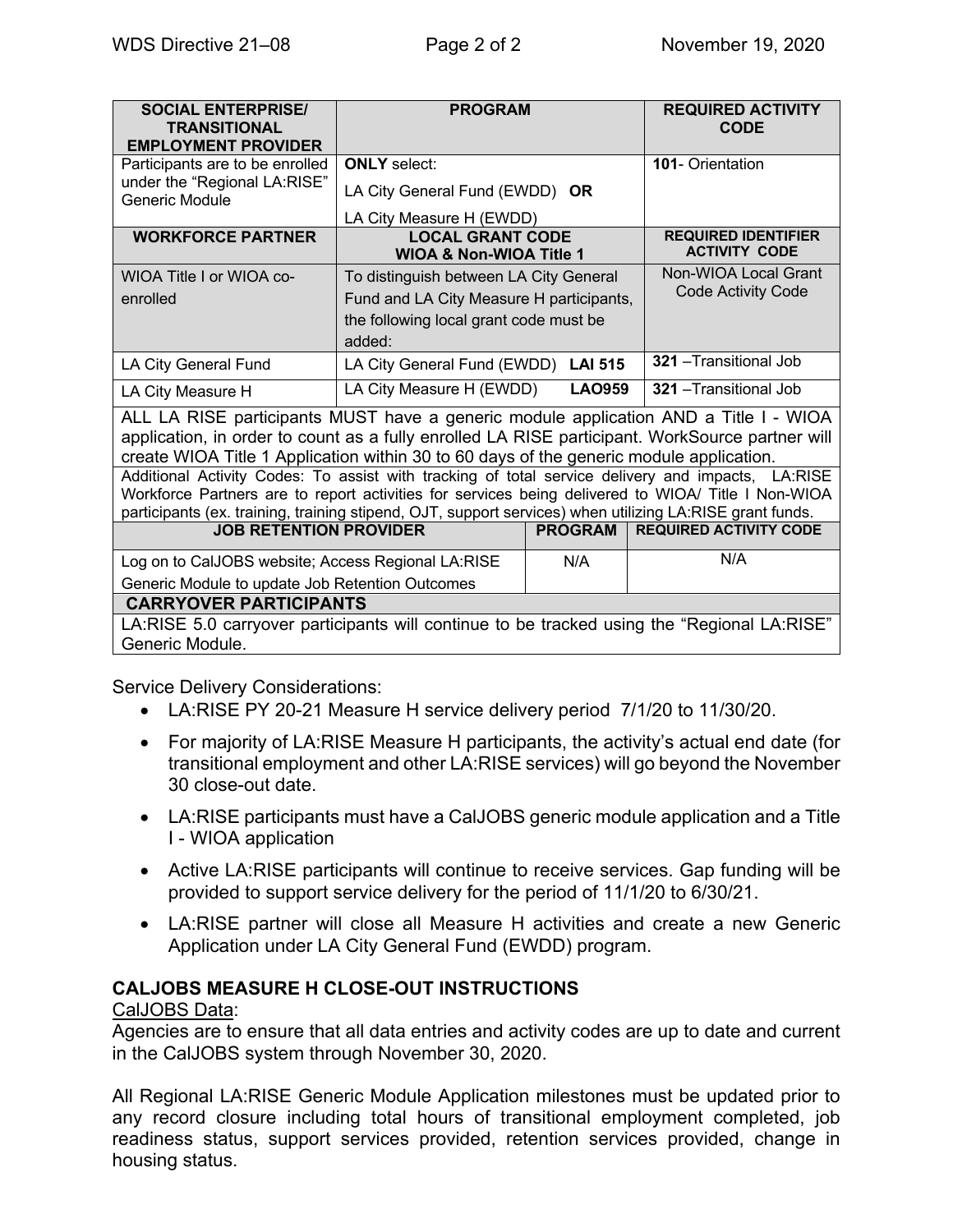All matching of Generic Module and WIOA Title 1 Applications must be completed. Job placements updated. Case notes must be updated to inform of participant status and services received.

## Activity End Dates

- The actual activity end date will be on or before the close-out date (November 30): Close the activity with the appropriate Activity Completion Status and actual end date.
- The actual activity end date goes beyond the close-out date (November 30): Close the activity and enter an Activity Completion Status as "Successful Completion" with November 30, 2020 as the end date.

Case Closures

- Participant has completed all activities and is ready to be exited: Create a case closure.
- Participant is still in need of service and is not ready to be exited: Create a case closure and re-enroll the client in the LA City General Fund Regional LA RISE Program.

A closure will be created for ALL enrolled participants in the Regional LA RISE City Measure H (EWDD) Program.

For regular Regional LA:RISE Generic Module Application Record Closures: Case Managers shall use the following "Exit Reasons"

- "Successful Completion Employed" = Gained unsubsidized permanent employment
- "Planned Services Completed" = Completed 300 hours of TSE and passed 2 JRAs with a score of 3 or higher and will no longer receive further services
- "Planned Services Not Completed" = Dropped out of the program before completion of 300 hours or before passing the JRAs
- Dropped out of the program (did not start the program)

#### WIOA Title 1 Applications:

WorkSource Center Case manager must ensure that all records with LA City Measure H (EWDD) local grant code LA0959 and activity code 321 transitional job is closed by November 30.

# **RE-ENROLLMENT CLIENT LIST AND GAP FUNDING**

For LA:RISE participants who are still in need of LA:RISE services and who would benefit from re-enrollment using potential City General Funds or other EWDD resources, agencies will submit their request with list of participants to LA:RISE Program Administrator Elizabeth Macias by November 18, 2020. This information will be used for service delivery planning and gap funding recommendations.